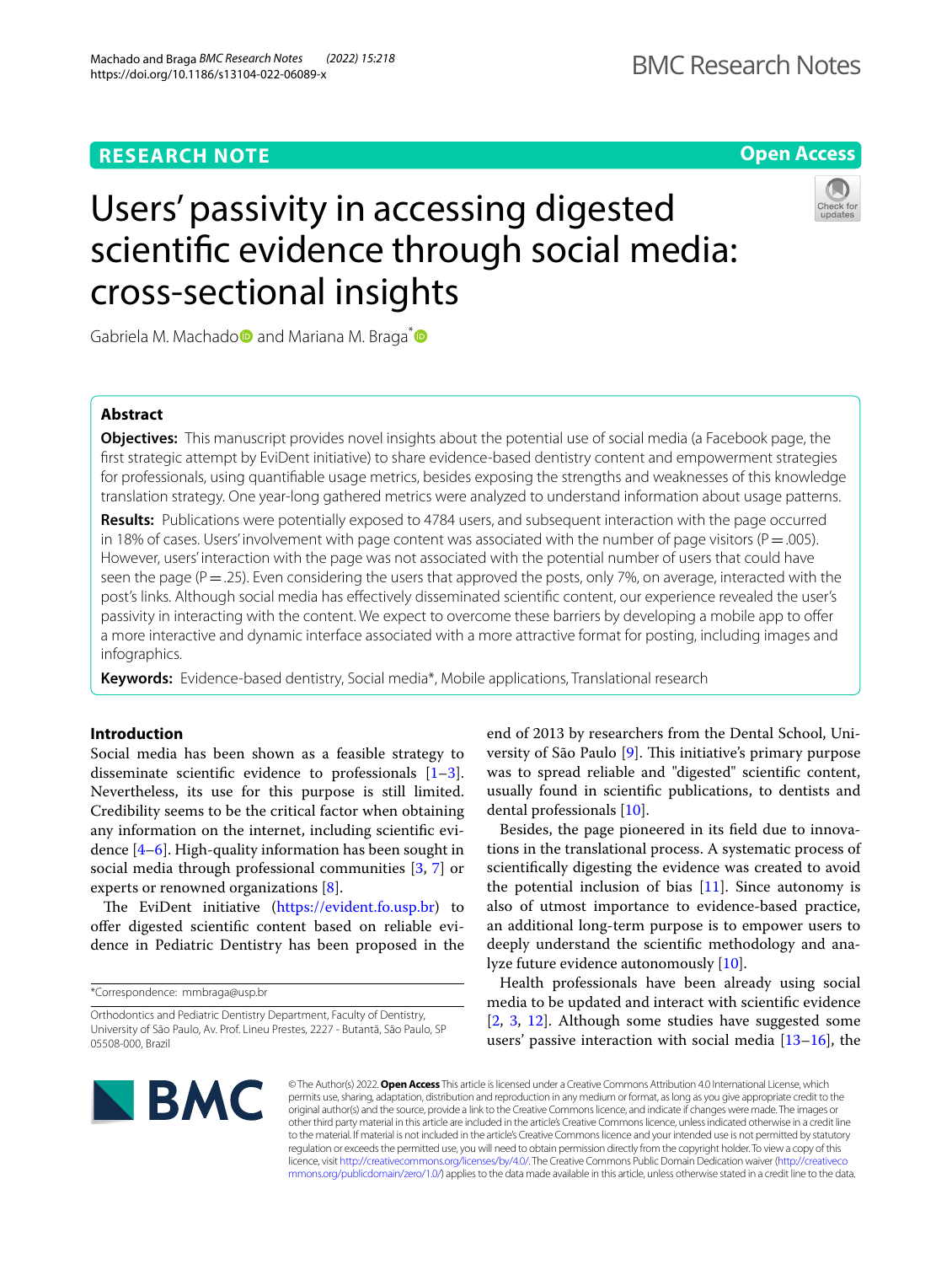health professionals' patterns of interaction with scientifc digested contents are still underexplored.

This manuscript provides novel insights about the potential use of social media to share evidence-based dentistry content and empowerment strategies for professionals, using quantifable usage metrics, besides exposing the strengths and weaknesses of this knowledge translation strategy.

# **Main text**

# **Methods**

This is a cross-sectional analytical study investigating 1-year data of users' interaction with digested scientifc content posted on a Facebook page. The topics and dissemination of the page focused on Pediatric Dentistry; however, the page was open to any user.

# *Digested content and users' empowerment—study setting*

The EviDent initiative is affiliated with the Pediatric Dentistry Department, Dental School, University of São Paulo and is led by Pediatric Dentistry researchers willing to disseminate evidence-based practice. These researchers manage a group of graduate and undergraduate students responsible for scientifc and technical support for the products derived from this initiative. The Facebook Page named: "Odontopediatria: Evidências para você!" (Pediatric Dentistry: evidence for you!) was created in 2013 [\[10](#page-6-7)] as the frst milestone in the history of EviDent. The page was initially available in Brazilian Portuguese and Facebook was chosen as the social media to disseminate the idea since, on that occasion, it was the most used one among Brazilians.

The EviDent staff met periodically to choose relevant topics for dentists' clinical practice (Additional fle [1](#page-5-0)). Afterwards, the staff prepared a brief digested content related to a piece of evidence and additional content to stimulate professionals' awareness [\[17](#page-6-13)] and empowerment for digesting evidence by themselves. For that, researchers created a systematic process to avoid a biased report and permit reproducibility of the strategy [\[10\]](#page-6-7).

A standard structure for the posts was also defned for the page (Additional fle [2](#page-5-1)), including symbols to help clinicians understand digested evidence's relevance (Additional fle [3](#page-5-2), Fig. [1\)](#page-1-0).

# *Time frame*

We consider the frst topics available on the page (a pilot cycle) for the present assessments (Additional file  $1$ ). This cycle began in March 2015, and posts were, on average, biweekly published. The page and posts were initially promoted by the EviDent team and members of the proponent department, and then, the spread was organic, and no paid tools were used to promote them.



# <span id="page-1-0"></span>*Metrics for analysis*

А.

Usability metrics (how the page works to users) were collected from Facebook and analyzed to evaluate the initiative's impact 1 year later than its initial exposure to the users. As the pilot cycle was initiated in March 2015, data gathered by Facebook was then collected in March 2016.

As posts on social media could efectively be seen or just exposed to the user, we used diferent metrics provided by Facebook to assess these diferent behaviours. The estimated reach means the number of users potentially exposed to the post  $[18]$  $[18]$  $[18]$ . Reactions and clicks informed the users' involvement with the page and were used to proxy users' actual access to the posts. As diferent posts were delivered on diferent occasions according to the page schedule, the actual exposure time for each post was registered and considered.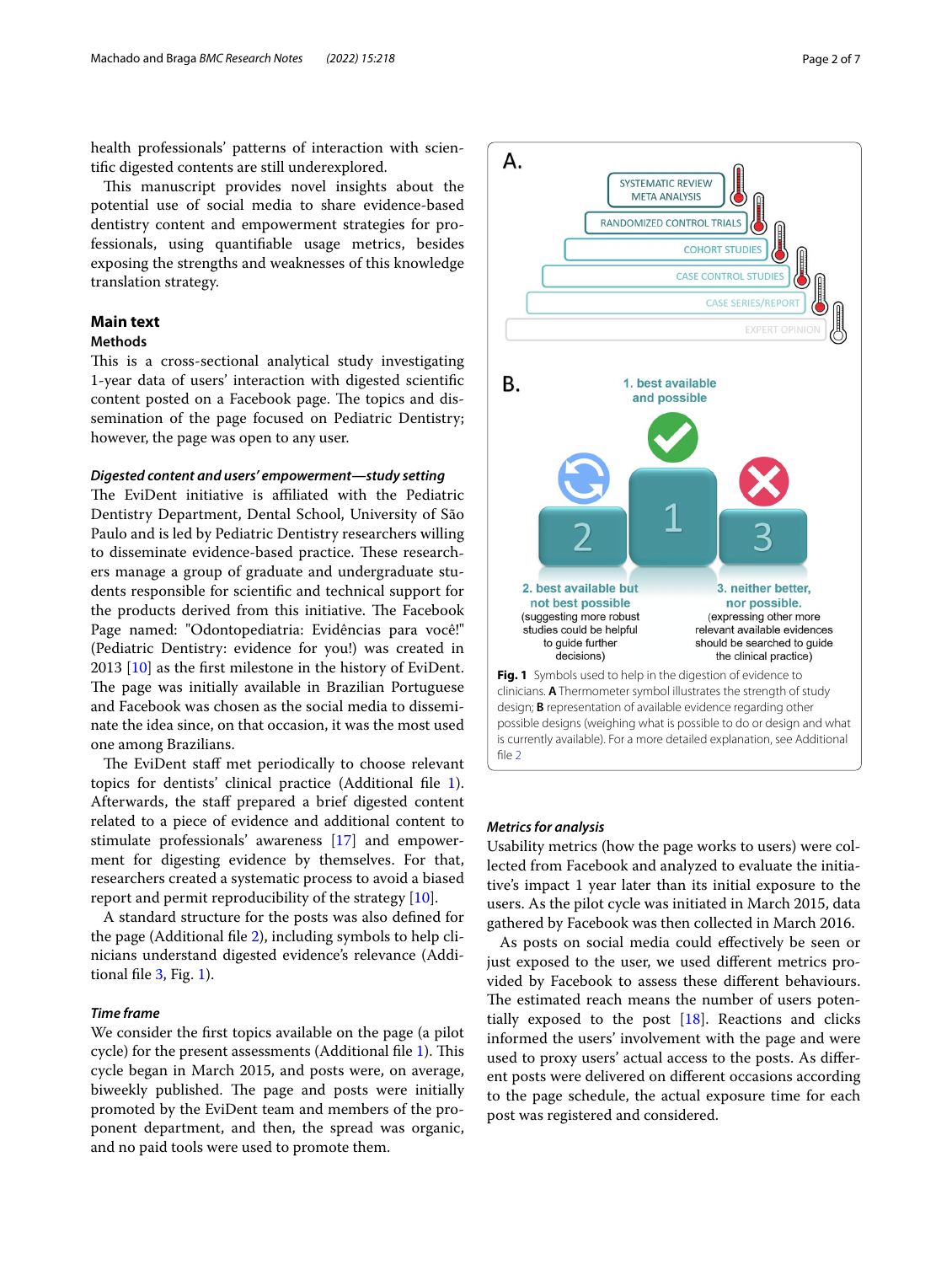Based on these primary metrics, we estimated the user's involvement with the posted content (percentage obtained when dividing the involvement registered during the page use by those users that the page potentially could reach). Finally, we also estimated the percentage of interaction with posted content (clicks in fgure and links) by dividing the number of clicks into links or fgures by the number of approvals per post. Each one of these metrics will be detailed in Additional fle [4](#page-5-3).

# *Analysis*

Univariate bootstrapped quantile regression analyses  $(x10,000$  and 50% quantile estimation) tested the relationship between the reach and diferent users' involvement with this content. The order among posts was also tested as an independent variable. The significance level was set as 5%.

#### **Results**

The Facebook page followers reached 1347 up to April 6, 2016, mainly composed of women (88%). Diferent nationalities were reached, comprising a majority of Brazilian users. The posts exposure time was approximately 11 months (335 days). The estimated average reach was 4784 users per publication (Table [1](#page-3-0)). The hottest topic received more than 700 reactions and almost 40 accesses on the provided links. The posts order did not impact on user's reach ( $P=0.99$ ) or involvement ( $P=0.90$ ). The same trend was observed for the exposure time  $(P=0.98$ and 0.88, respectively).

Users' involvement with page content ( $Coef=0.16$ ; 95%) CI 0.08–0.23,  $P = 0.003$ ) and clicks on the post ( $P = 0.048$ ; Coef=0.13;  $95\%$  CI 0.001-0.27) were associated with the reach magnitude. The user's interaction/post corresponded, on average, to 18%. Besides, very few clicks to the original article or explanations about the study's relevance were observed. These specific links available in the posts were accessed, on average, 16 times per post.

The reactions to the posts reached approximately 300 marks/publications. On average, 6% of reached users approved (clicked on the "like" button) or shared the post, and the estimated reach of the page was not associated with their users' reaction ( $P=0.25$ ; Coef=0.04; 95%;  $CI - 0.03$  to 0.12). Even considering the users that effectively reacted to the posts (likes), only 7%, on average, interacted with the links available in the post to go more in-depth to the topic. Conversely, the actual interaction with fgures related to posts reached approximately 60% per post.

# **Discussion**

One year-long gathered metric indicates that using a Facebook page may have been an interesting way of disseminating digested scientifc content rapidly and globally [[16,](#page-6-12) [19](#page-6-15)]. Similar initiatives also recognize social media as an efective approach for sharing health evidence (increase in followers and/or traffic) among a geographically diverse audience  $[16, 19-21]$  $[16, 19-21]$  $[16, 19-21]$  $[16, 19-21]$ . The number of followers of our Facebook reached more than 1300 followers in 1 year of follow-up, reinforcing their interest in receiving the content. Even being an estimated metric, the potential reach observed corroborates the potential of digested scientifc evidence as ofered to be signifcantly spread among social media users. However, the users' involvement was lower than expected.

The users' reactions were not associated with the reach metric. Being exposed to more people does not seem to make more people automatically interact with the post content. Indeed, the impact of sharing scientifc evidence using social media may not be related to the social media reach  $[22]$  $[22]$ . The reactions to the post might be more related to users' preferences and not necessarily to its acknowledged utility [[19,](#page-6-15) [23\]](#page-6-18). Randomized controlled studies also do not show page access diferences between articles promoted through social media, independently of the frequency of dissemination promotion [[24,](#page-6-19) [25\]](#page-6-20).

A low interaction with the posted contents was observed. The interaction with the content posted on our initiative occurred mainly through the approval and endorsement of the page to other potential users. Despite the variations between similar initiatives, diferent studies [\[16,](#page-6-12) [19](#page-6-15)[–21](#page-6-16)] observed a great reach of the post/tweet and a low interaction with the content disseminated. It is still unclear how social media posts should be structured to optimize their uptake among the target audience [\[20](#page-6-21)]. Using other content formats than text (video, infographics, fgures) could increase the user interaction with the post [[5,](#page-6-22) [20](#page-6-21), [21,](#page-6-16) [26](#page-6-23)]. Indeed, 60% of our users interact with fgures.

One central diferential of our initiative is encouraging clinicians to become protagonists in their evidence-based decisions, which require reading in detail and critically appraisal of the original evidence. The passivity may be seen as a user's proof of reliance on the available content or the clinician's restriction of their learning and decision-making to information digested by others. This last aspect may be an outstanding deal, especially considering the importance of professionals' autonomy and awareness in judging evidence [[17\]](#page-6-13). Despite the timeframe and occasion of data collection, we believe these fndings refect the social media users' interaction profle, and it may be interpreted as an atemporal fnding. Policies stimulating such professional behaviour can be created and implemented during professional formation and practice, endorsed by universities, class entities, employers, and diferent government spheres.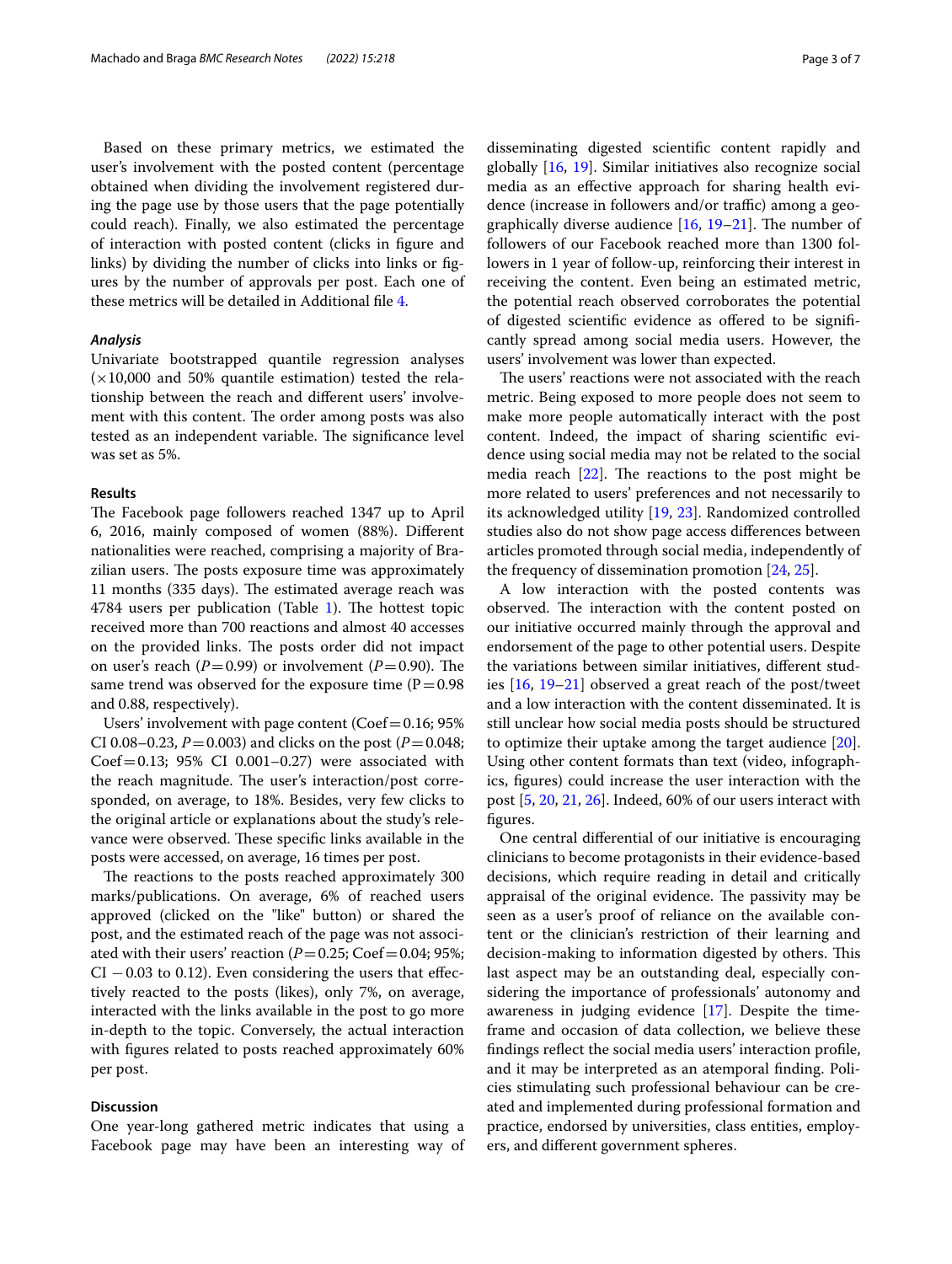<span id="page-3-0"></span>

|                   |                                               |                                                                     | Table 1 Facebook page usage metrics in chronological order of the posts                                                                                                                       |                    |               |                                                                                             |                |                    |                    |                 |               |     |                         |                   |
|-------------------|-----------------------------------------------|---------------------------------------------------------------------|-----------------------------------------------------------------------------------------------------------------------------------------------------------------------------------------------|--------------------|---------------|---------------------------------------------------------------------------------------------|----------------|--------------------|--------------------|-----------------|---------------|-----|-------------------------|-------------------|
| Post <sup>a</sup> | 亡                                             | <b>Reach<sup>c</sup></b>                                            | Approval (Like)                                                                                                                                                                               | Comment            | Share         | 飞                                                                                           | Ëů             | Links <sup>f</sup> | Extra <sup>g</sup> | ڀ               |               | ₹   | <b>ALIt<sup>k</sup></b> | AFIt <sup>1</sup> |
|                   | 385                                           | 3042                                                                | 203                                                                                                                                                                                           | $5(0*)$            | 105           | 313                                                                                         | $\bar{\simeq}$ |                    | 20                 | 56              | 469           | 20% | 2.45%                   | 59.7%             |
|                   | 375                                           | 3800                                                                | 186                                                                                                                                                                                           | $12(0*)$           | 35            | 233                                                                                         | 162            |                    | 84                 | 363             | 596           | 20% | 9.1%                    | 87.1%             |
|                   | 365                                           | 1901                                                                | Ξ                                                                                                                                                                                             | $8(1*)$            | 24            | 133                                                                                         | 89             | ೫                  | 50                 | $\overline{3}$  | 264           | 18% | 22.8%                   | 57.4%             |
|                   | 333                                           | 4080                                                                | 239                                                                                                                                                                                           | $28(3*)$           | 67            | 334                                                                                         | 108            | ₫                  | 245                | 367             | 701           | 20% | 5.7%                    | 45.2%             |
|                   | 325                                           | 2973                                                                | 155                                                                                                                                                                                           | $6(2^{*})$         | $\frac{9}{5}$ | 207                                                                                         | $\frac{8}{30}$ |                    | 116                | 156             | 363           | 14% | 1.3%                    | 24.5%             |
| $\mathbb{B}$      | 290                                           | 2025                                                                | 87                                                                                                                                                                                            | $10(1*)$           | 26            | 123                                                                                         | 59             | $\sim$             | 8                  | $\overline{37}$ | 260           | 16% | 13.9%                   | 67.8%             |
| 2                 | 277                                           | 15,664                                                              | 556                                                                                                                                                                                           | 29 <sub>(0*)</sub> | 129           | 714                                                                                         | 302            | 38                 | 1356               | 1696            | 2410          | 8%  | 6.8%                    | 54.3%             |
| Mean (SD)         | 335.7 (41.8)                                  | 4783.5 (4505.2)                                                     | 218.1 (146.8)                                                                                                                                                                                 | 14.0(9.4)          | 61.7 (38.0)   | 293.9 (187.0)                                                                               | 121.1 (83.9)   | 15.9(11.1)         | 292.4 (430.8)      | 429.4 (526.0)   | 723.3 (713.0) | 18% | 7.3%                    | 55.5%             |
|                   |                                               |                                                                     | <sup>a</sup> Post: Dental eruption symptoms (S); Interproximal radiographs (D);                                                                                                               |                    |               | Resin infiltration (E); Malocclusion (H); Brushing (P1); Sealants (P2); Evidence-based (EB) |                |                    |                    |                 |               |     |                         |                   |
|                   |                                               |                                                                     | <sup>b</sup> Exposure Time (ET)—measured in days since the post was become available                                                                                                          |                    |               |                                                                                             |                |                    |                    |                 |               |     |                         |                   |
|                   |                                               |                                                                     | Reach: Number of users who were exposed to the post (in their home feed, for example). It does not mean that they read the content                                                            |                    |               |                                                                                             |                |                    |                    |                 |               |     |                         |                   |
|                   |                                               |                                                                     | <sup>d</sup> Total Reactions (Tr): composed of approval, comments, and shares.                                                                                                                |                    |               | Reactions that had been deleted were not considered                                         |                |                    |                    |                 |               |     |                         |                   |
|                   | <sup>e</sup> Figures (Fig): Clicks on figures |                                                                     |                                                                                                                                                                                               |                    |               |                                                                                             |                |                    |                    |                 |               |     |                         |                   |
|                   |                                               |                                                                     | <sup>r</sup> Link clicks Clicks on the links available in the publication. According to Fig. 1, in our work, we usually provide two links: full article and explanation for clinical practice |                    |               |                                                                                             |                |                    |                    |                 |               |     |                         |                   |
|                   |                                               |                                                                     | <sup>9</sup> Extra clicks: other possible clicks different from links and figures, e.g. on the other hyperlinks in the posts, hide, see more, etc                                             |                    |               |                                                                                             |                |                    |                    |                 |               |     |                         |                   |
|                   |                                               |                                                                     | <sup>h</sup> Total clicks (Tc): the sum of all clicks on the post, be it content, photo, or links available                                                                                   |                    |               |                                                                                             |                |                    |                    |                 |               |     |                         |                   |
|                   | $Involvement (I) = Reactions + clicks$        |                                                                     |                                                                                                                                                                                               |                    |               |                                                                                             |                |                    |                    |                 |               |     |                         |                   |
|                   |                                               | $\frac{1}{2}$ Interaction (It) = Involvement divided by reach       |                                                                                                                                                                                               |                    |               |                                                                                             |                |                    |                    |                 |               |     |                         |                   |
|                   |                                               | Actual Link Interaction (ALIt): Clicks on link divided by approvals |                                                                                                                                                                                               |                    |               |                                                                                             |                |                    |                    |                 |               |     |                         |                   |
|                   |                                               |                                                                     | Actual Figure Interaction (AFIt): Clicks on figure divided by approvals                                                                                                                       |                    |               |                                                                                             |                |                    |                    |                 |               |     |                         |                   |
|                   | Administrator's comments-total: 7             |                                                                     |                                                                                                                                                                                               |                    |               |                                                                                             |                |                    |                    |                 |               |     |                         |                   |

Machado and Braga *BMC Research Notes (2022) 15:218* Page 4 of 7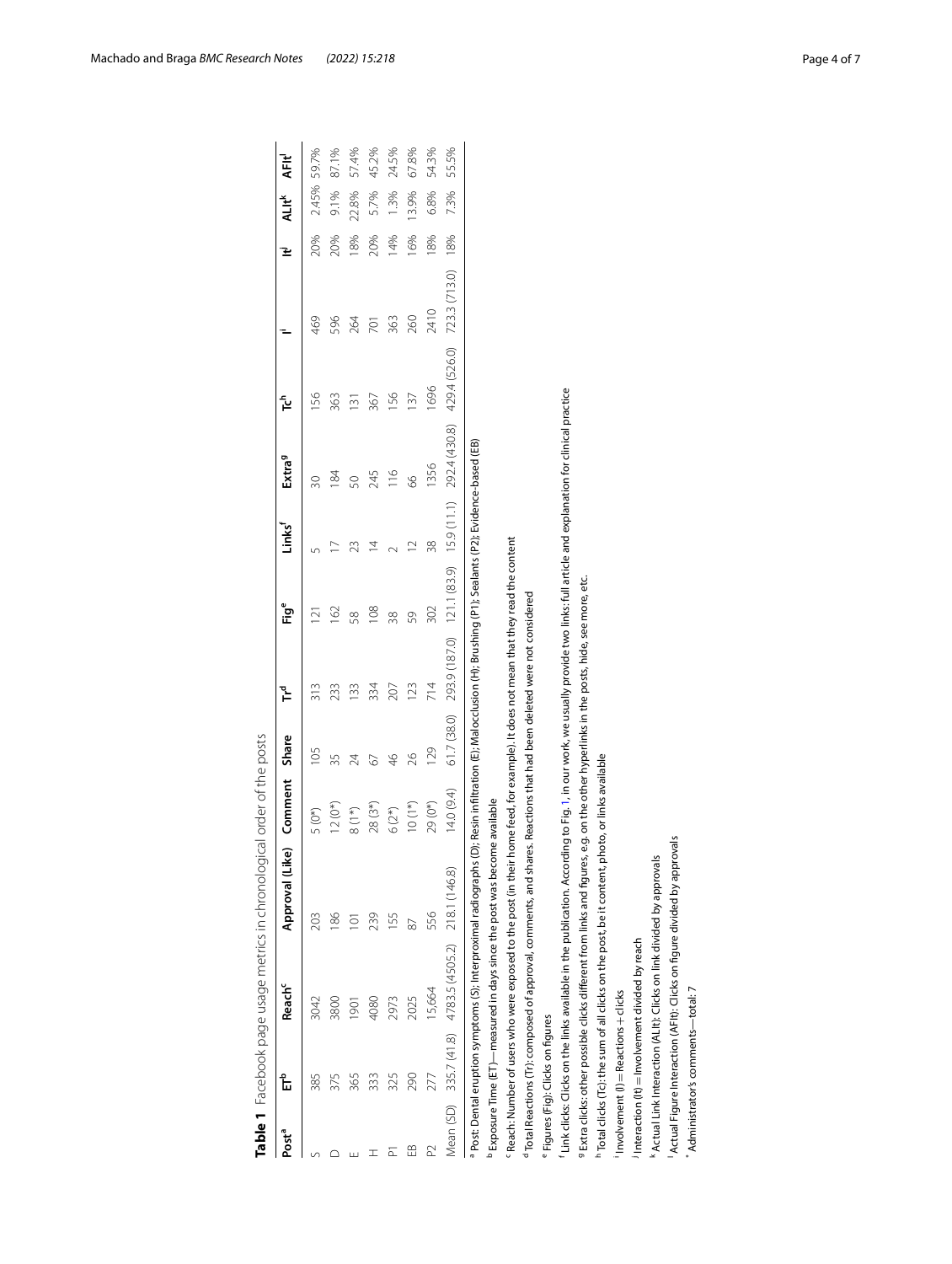

<span id="page-4-0"></span>digested content screen. VERSION 0.0 (prototype). The app has been developed in partnership with the Institute of Mathematics and Statistics at the XP Laboratory Course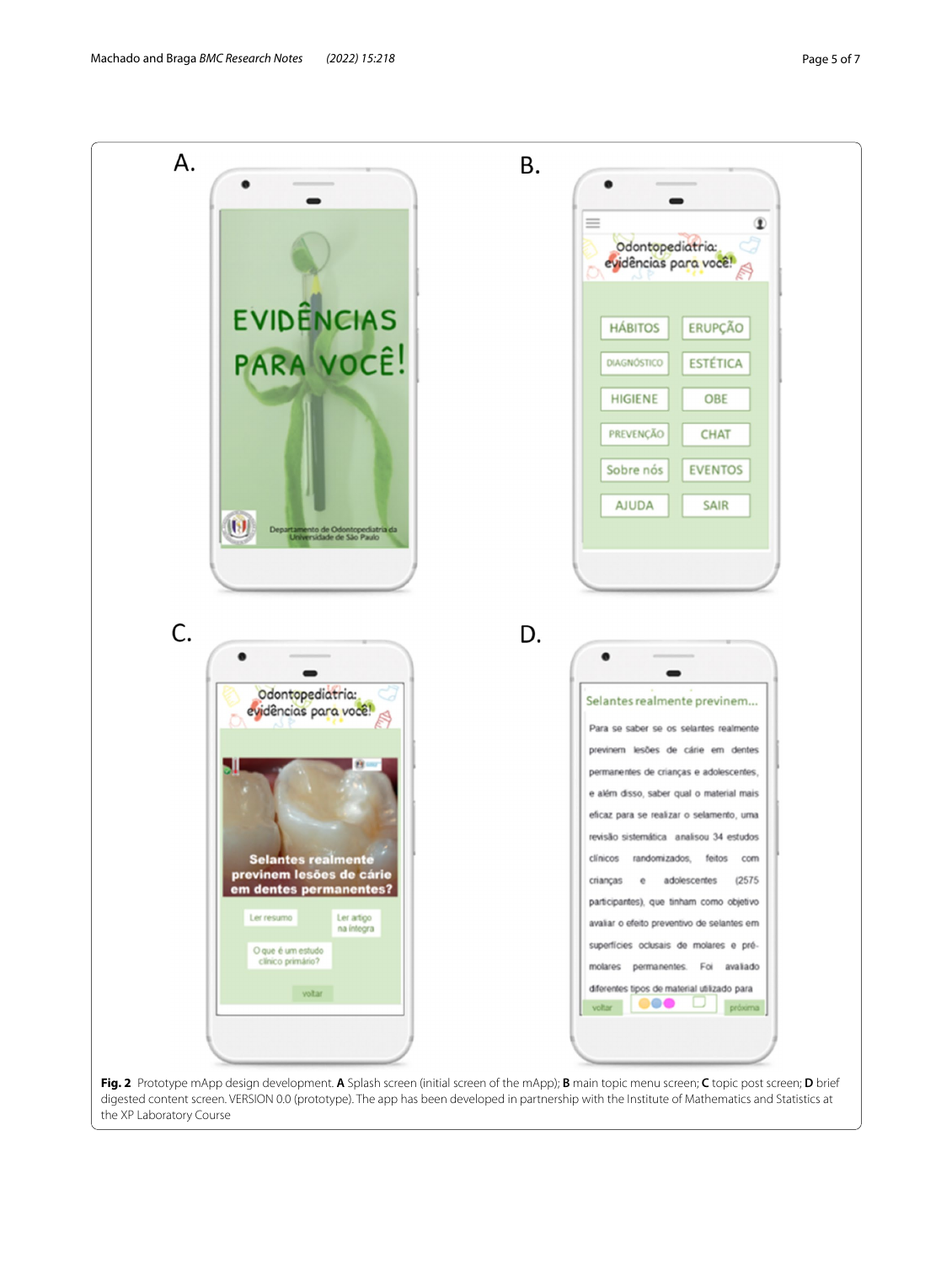Based on the barriers above, we have also explored a more proximal alternative to minimize gaps observed when implementing the studied strategy. We have been working on a more interactive and dynamic platform with more engaging content to overcome users' passivity observed. Mobile applications (mApp) are feasible, with high acceptability for health professionals' routines [\[18](#page-6-14), [19\]](#page-6-15) and may permit exploration of diferent content presentations. The EviDent mApp has been developed (Fig.  $2$ ) [[27\]](#page-6-24) and will soon be compared to this frst initiative. Furthermore, presenting the digested evidence through infographics makes the content user-friendlier than just textual content [\[21](#page-6-16), [26\]](#page-6-23).

In conclusion, although social media has efectively disseminated scientifc content, our experience revealed the user's passivity in interacting with the content. This finding seems to be a social media users' pattern, which we expect to overcome by developing a more interactive and attractive interface.

## **Limitations**

The initiative was designed by pediatric dentists who planned to disseminate the best available evidence in Pediatric Dentistry. Due to this published content, we believe our target audience is dentists and dental professionals. Nevertheless, since our data was collected from organic engagement from an open Facebook page, we cannot assure that. Therefore, we avoid addressing our conclusions focused specifcally on dentists.

On the other hand, we do not believe we have reached all Brazilian pediatric dentists. Even if all users are pediatric dentists, our reach would still be lower than those found in Brazil (3540 pediatric—source: Brazilian Federal Dental Council). Therefore, we reinforce we could not generalize our fndings to all pediatric dentists, and this is a preliminary appraisal of how the proposed initiative may work on social media.

We opted to use Facebook metrics. Then, some limitations were pointed out to metrics interpretations. Although reactions and clicks proxied the users' involvement with the page, several users could have effectively seen the post but not interacted with it. We adopted a more conservative approach considering the users' involvement as those actions that the page provider could measure during the page use.

As approval is a single interaction metric (signal the user, at least, saw the post), we used it as a reference to create the "actual interactions" metrics. However, this metric may be interpreted cautiously since some users may have explored page content and did not necessarily approve it. It is also essential to address that the actual interaction with fgures may be overestimated since users could access the page by clicking on the fgure, regardless of the approval.

Social media strategies' efectiveness has been assessed by the number of clicks/impressions on posts, frequency of viewed posts, volume of comments, and replies [\[28](#page-6-25)], validating the choice of the used metrics, despite their possible limitations discussed above. These metrics seem more "natural" since users did not acknowledge they were being assessed, minimizing possible "forced" behaviours. Therefore, we may trace initial impressions about the use patterns related to the initiative and permit further initiative development.

#### **Abbreviation**

mApp: Mobile applications.

#### **Supplementary Information**

The online version contains supplementary material available at [https://doi.](https://doi.org/10.1186/s13104-022-06089-x) [org/10.1186/s13104-022-06089-x.](https://doi.org/10.1186/s13104-022-06089-x)

<span id="page-5-1"></span><span id="page-5-0"></span>**Additional fle 1.** EviDent Facebook Page—Topic selection process and those topics selected for the pilot cycle.

<span id="page-5-2"></span>**Additional fle 2.** EviDent Facebook post structure.

<span id="page-5-3"></span>**Additional fle 3.** EviDent symbols to the "digestion" of scientifc contents on its Facebook page.

**Additional fle 4.** Detailed metrics used for assessing Facebook page usability and users' interaction with the contents.

#### **Acknowledgements**

The authors would like to thank the computer science students at the Institute of Mathematics and Statistics at the University of São Paulo (IMEUSP), especially Prof. Dr. Alfredo Goldman, responsible for the Extreme Programming Lab (LabXP) for the frst version of EviDent. We thank Professors in the Pediatric Dentistry Department, University of São Paulo, for their support to our Facebook page and mApp development. We are also thankful to the student team that contributed to developing and reviewing the topics posted on the Facebook page: Alessandra Reyes, Juliana Mattos-Silveira, Fernanda Rosche Ferreira, Raissa Andujas, Juliana Carvalho, Mirela Barros, and Caroline Rodrigues. Finally, we would like to thank the Facebook page users for making this study possible.

#### **Author contribuitions**

MMB is the initiative coordinator and contributed to the conception, design, and analysis of the cross-sectional study. GMM monitored and collected the metrics, contributing to the content production and drafting of the manuscript. All authors critically reviewed manuscript. All authors read and approved the fnal manuscript.

#### **Funding**

This work was supported by the Technological Initiation Scholarship [156511/2018-5], Ph.D. Scholarship [142109/2020-7] and research productivity scholarship [304319/2018-0] from the Brazilian National Council for Scientifc and Technological Development (CNPq).

#### **Availability of data and materials**

The datasets regarding Facebook metrics used and/or analyzed during the current study are included in this published article and found in Table [1.](#page-3-0) The datasets regarding users' profles (age, sex, nationality, language) are available from the corresponding author on reasonable request.